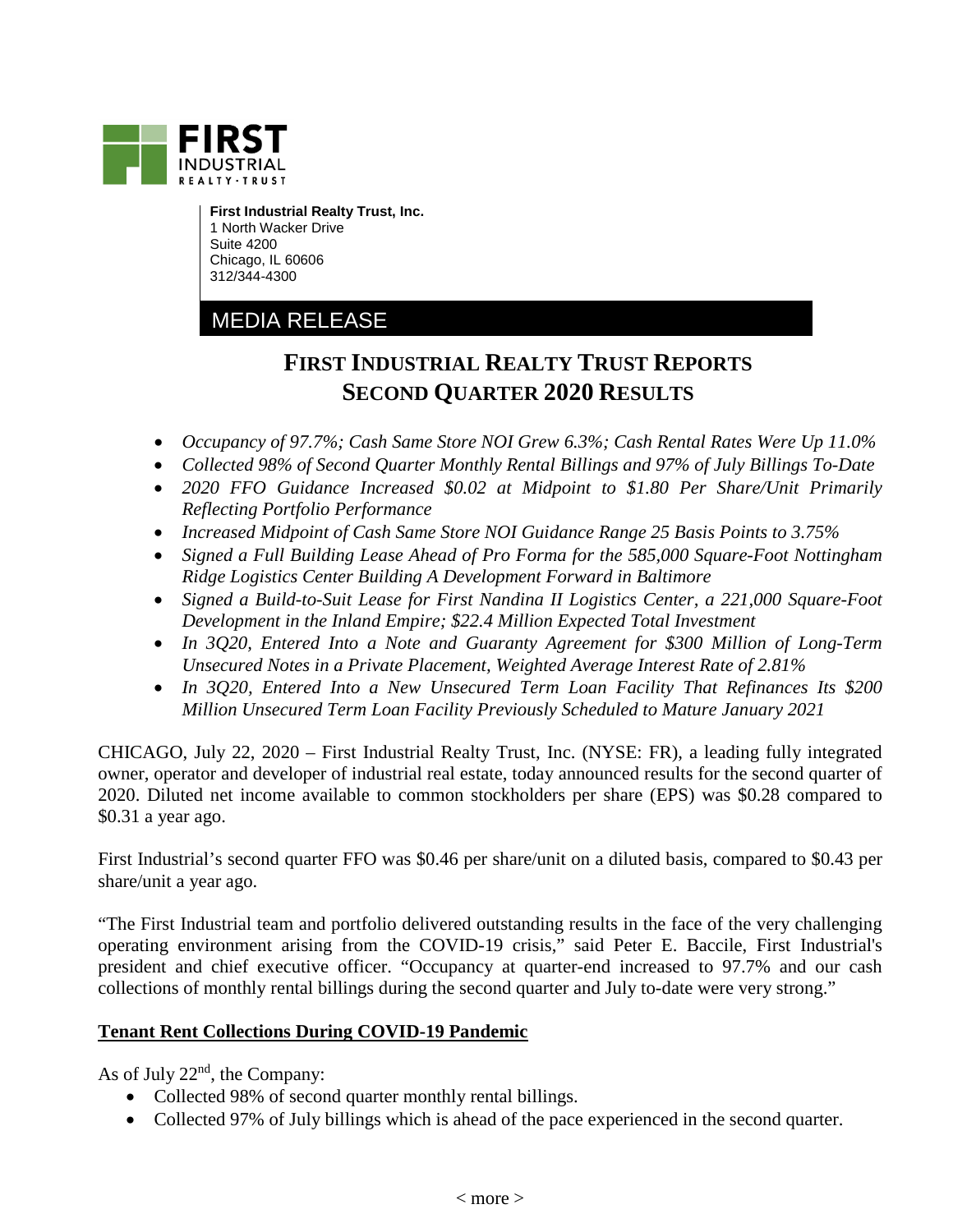## **Portfolio Performance**

- In service occupancy was 97.7% at the end of the second quarter of 2020, compared to 97.1% at the end of the first quarter of 2020, and 97.3% at the end of the second quarter of 2019.
- Tenant retention of square footage up for renewal was 88.7%.
- Same property cash basis net operating income before termination fees increased 6.3% reflecting increased rental rates on leasing, a decrease in free rent and contractual rent escalations, partially offset by an increase in bad debt expense and slightly lower average occupancy.
- Rental rates increased 11.0% on a cash basis and 32.4% on a straight-line basis; leasing costs were \$2.48 per square foot.
- Cash rental rate change was 8.6% for the 83% of total 2020 rollovers signed through July  $22<sup>nd</sup>$ .

# **Development and Value –Add Acquisition Activity**

During the second quarter, the Company:

• Leased 100% of the 585,000 square-foot Nottingham Ridge Logistics Center Building A development forward in Baltimore; acquired in the first quarter, the total two-building project is now 93% occupied ahead of the 12-month budgeted lease-up.

In the third quarter to-date, the Company:

• Signed a build-to-suit lease for First Nandina II Logistics Center in the Inland Empire; a new 221,000 square-foot build-to-suit development; total estimated investment of \$22.4 million.

# **Investment and Disposition Activities**

In the second quarter, the Company:

- Acquired a 39,000 square-foot building and an adjacent 46,000 square-foot building in the East Bay market of Northern California for \$17.8 million.
- Acquired a 9.7-acre covered land investment in the Inland Empire for \$3.5 million.
- Sold three buildings totaling 211,000 square feet located in Detroit, Chicago and our last asset in Indianapolis for a total of \$14.6 million.

In the third quarter to-date, the Company:

• Acquired a 6.6-acre site in Seattle for \$6.1 million that is developable to 129,000 square feet.

# **Capital**

During the second quarter, the Company:

• Paid off a \$15.1 million mortgage loan with an interest rate of 6.5%.

In the third quarter to-date, the Company:

- On July 7, 2020, entered into a note and guaranty agreement to issue \$300 million of fixed rate senior unsecured notes in a private placement offering with a weighted average rate of 2.81%. The notes are comprised of two tranches: \$100 million with a 10-year term at an interest rate of 2.74% and \$200 million with a 12-year term at an interest rate of 2.84%. The Company anticipates closing the offering on or about September 17, 2020.
- On July 15, 2020, entered into a new unsecured term loan facility that refinances its \$200 million unsecured term loan facility previously scheduled to mature January 29, 2021. The new loan has an initial maturity date of July 15, 2021 and includes two one-year extensions at the Company's option, subject to certain conditions. The new loan features interest-only payments and now bears an interest rate of LIBOR plus 150 basis points. The Company entered into new interest rate swap agreements that convert the new loan to a fixed interest rate of 2.49% beginning in February 2021.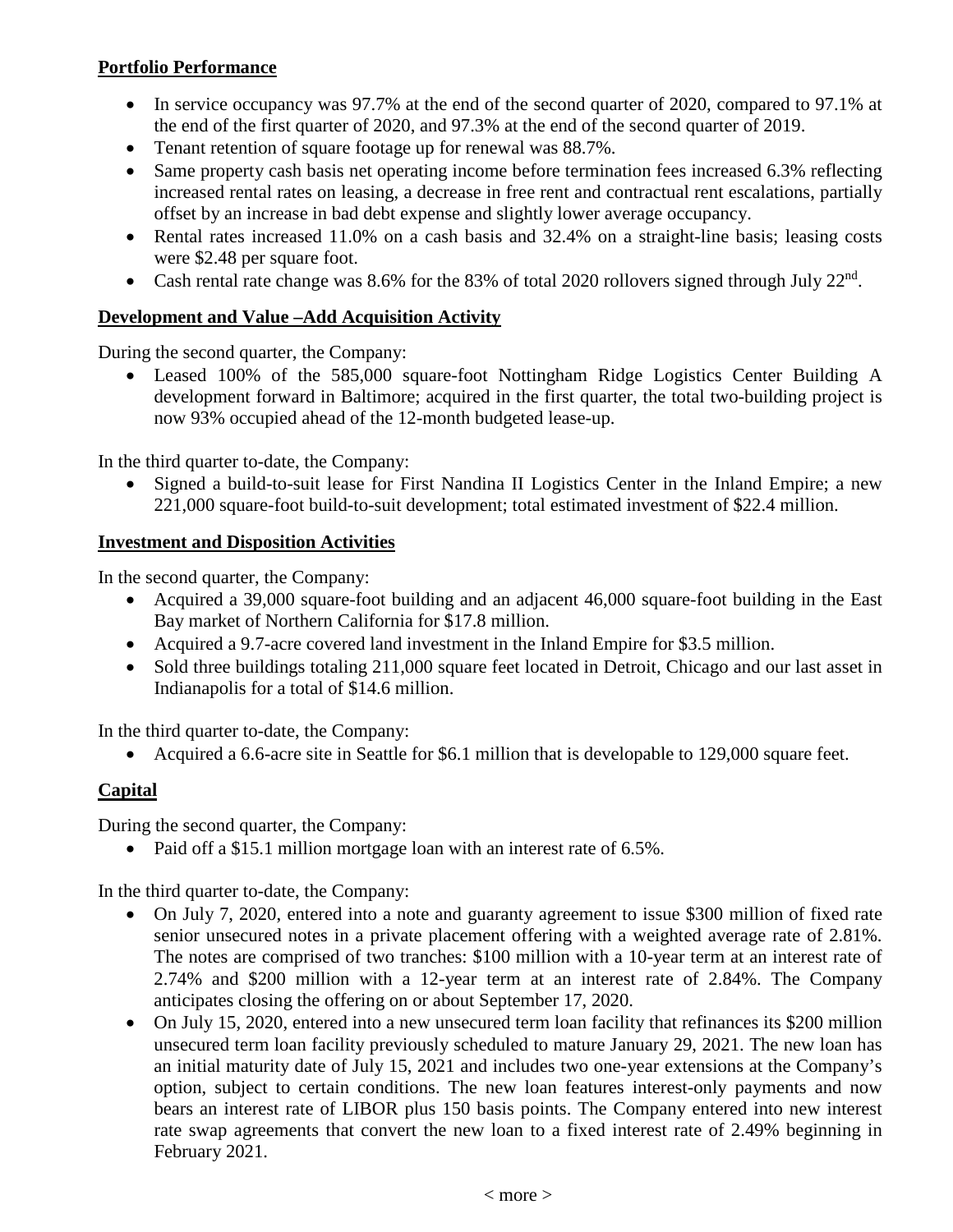"We further enhanced our liquidity position through the private placement offering and new unsecured term loan at attractive interest rates that additionally push out our maturities," said Scott Musil, Chief Financial Officer.

#### **Board of Directors**

Bruce W. Duncan has retired as chairman of the Company's board of directors given his new role as CEO of Cyrus One, Inc., a REIT in the data center sector. Matthew S. Dominski, who has served as a First Industrial director since 2010, has been appointed to the role of chairman of the board.

"We thank Bruce Duncan for his leadership and significant contributions to the growth and evolution of our company during his tenure as CEO and chairman of our board of directors and we wish him well in his new endeavor," said Mr. Baccile. "Matt Dominski is our new chairman, bringing many years of real estate investing, operating and board experience to that role. We look forward to his continued counsel and leadership."

#### **Outlook for 2020**

"We are increasing the midpoint of our FFO per share guidance by \$0.02 from prior guidance driven primarily by the early lease up of our recently acquired 585,000 square-foot development forward in Baltimore and additional leasing revenue from a vacating tenant," added Mr. Baccile. "Tenant activity in the sector has been ramping up along with improved economic activity when compared to the March and April timeframes. COVID-19 continues to impact many businesses in the near term, but accelerated e-commerce adoption is a positive demand driver for our sector long term."

|                                                                                                                     | Low End of<br>Guidance for 2020<br>(Per share/unit) | High End of<br>Guidance for 2020<br>(Per share/unit) |  |  |
|---------------------------------------------------------------------------------------------------------------------|-----------------------------------------------------|------------------------------------------------------|--|--|
| Net Income<br>Add: Real Estate Depreciation/Amortization<br>Less: Gain on Sale of Real Estate Through July 22, 2020 | 0.94<br>S.<br>1.00<br>(0.18)                        | S<br>1.02<br>1.00<br>(0.18)                          |  |  |
| FFO (NAREIT Definition) $(1)$                                                                                       | \$<br>1.76                                          | S<br>1.84                                            |  |  |

(1) FFO before severance costs related to the closure of our Indianapolis office, retirement benefit expense for accelerated vesting of equity awards and gain related to the final settlement of an insurance claim for a damaged property remains unchanged at \$1.76 to \$1.84 per share/unit.

The following assumptions were used:

- Average quarter-end in service occupancy of 96.0% to 97.0%. This assumes Pier 1 Imports vacates September 1<sup>st</sup>.
- Same property NOI growth on a cash basis before termination fees of 3.25% to 4.25% for the full year, an increase of 25 basis points at the midpoint. This range assumes full year 2020 bad debt expense of \$2.6 million, which includes approximately \$0.8 million realized in the first half of 2020. This excludes any potential non-cash write-offs of deferred rent receivables related to tenants that are having financial difficulties.
- General and administrative expense of approximately \$31.0 million to \$32.0 million. This range excludes \$1.2 million of severance costs related to the closure of our Indianapolis office and retirement benefit expense for accelerated vesting of equity awards.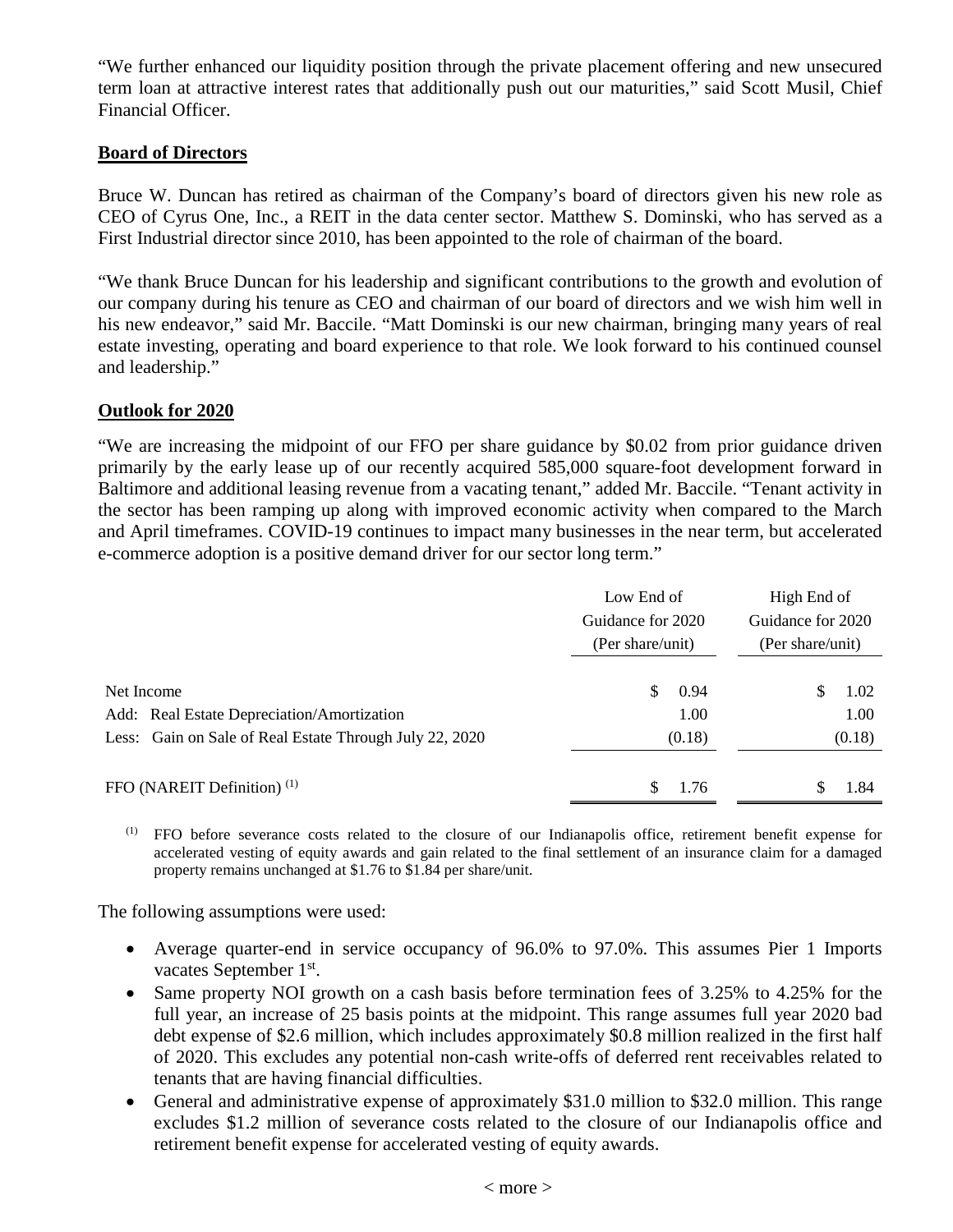- Guidance includes the incremental costs expected in 2020 related to the Company's developments completed and under construction as of June 30, 2020 and the aforementioned future start of First Nandina II Logistics Center. In total, the Company expects to capitalize \$0.04 per share of interest in 2020.
- Guidance reflects the \$300 million private placement offering expected to close in the third quarter and the new \$200 term loan facility which refinances the \$200 million term loan facility previously scheduled to mature January 29, 2021.
- Guidance reflects the impact of the expected sale of the 618,000 square-foot building in Phoenix for \$55 million in 3Q20.
- Other than the above, guidance does not include the impact of:
	- o any future debt repurchases prior to maturity or future debt issuances,
	- o any future investments or property sales,
	- o any future gain related to the final settlement of one insurance claim for a damaged property previously disclosed, or
	- o any future equity issuances.

### **Conference Call**

First Industrial will host its quarterly conference call on Thursday, July 23, 2020 at 10:00 a.m. CDT (11:00 a.m. EDT). The conference call may be accessed by dialing (866) 542-2938 and entering the conference ID 3467422. The conference call will also be webcast live on the Investors page of the Company's website at [www.firstindustrial.com.](http://www.firstindustrial.com/) The replay will also be available on the website.

The Company's second quarter 2020 supplemental information can be viewed at [www.firstindustrial.com](http://www.firstindustrial.com/) under the "Investors" tab.

# **FFO Definition**

In accordance with the NAREIT definition of FFO, First Industrial calculates FFO to be equal to net income available to First Industrial Realty Trust, Inc.'s common stockholders and participating securities, plus depreciation and other amortization of real estate, plus impairment of real estate, minus gain or plus loss on sale of real estate, net of any income tax provision or benefit associated with the sale of real estate. First Industrial also excludes the same adjustments from its share of net income from an unconsolidated joint venture.

### **About First Industrial Realty Trust, Inc.**

First Industrial Realty Trust, Inc. (NYSE: FR) is a leading fully integrated owner, operator, and developer of industrial real estate with a track record of providing industry-leading customer service to multinational corporations and regional customers. Across major markets in the United States, our local market experts manage, lease, buy, (re)develop, and sell bulk and regional distribution centers, light industrial, and other industrial facility types. In total, we own and have under development approximately 64.0 million square feet of industrial space as of June 30, 2020. For more information, please visit us at [www.firstindustrial.com.](http://www.firstindustrial.com/)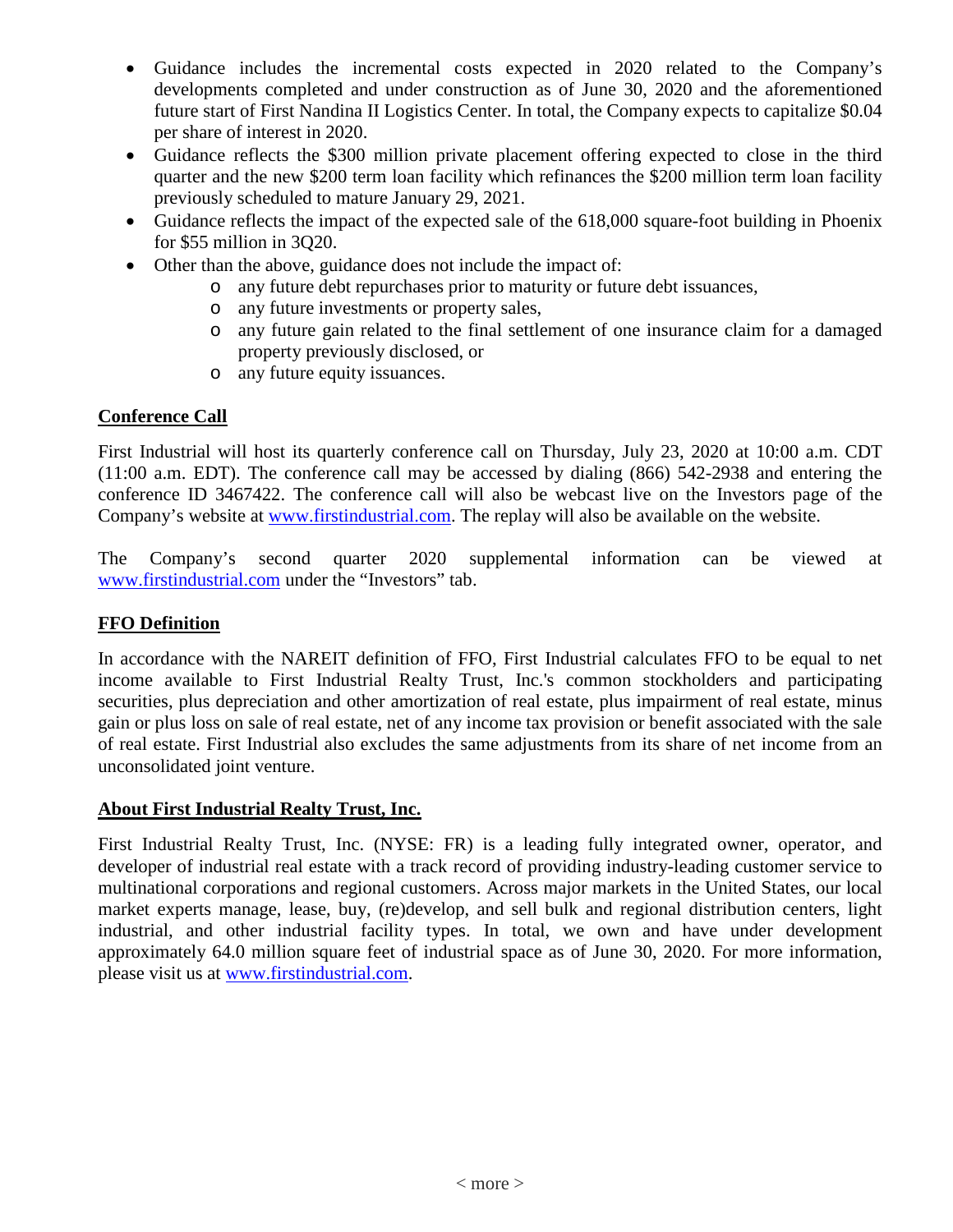*This press release and the presentation to which it refers may contain forward-looking statements within the meaning of Section 27A of the Securities Act of 1933, and Section 21E of the Securities Exchange Act of 1934. We intend for such forward-looking statements to be covered by the safe harbor provisions for forward-looking statements contained in the Private Securities Litigation Reform Act of 1995. Forward-looking statements are based on certain assumptions and describe our future plans, strategies and expectations, and are generally identifiable by use of the words "believe," "expect," "plan," "intend," "anticipate," "estimate," "project," "seek," "target," "potential," "focus," "may," "will," "should" or similar words. Although we believe the expectations reflected in forward-looking statements are based upon reasonable assumptions, we can give no assurance that our expectations will be attained or that results will not materially differ. Factors which could have a materially adverse effect on our operations and future prospects include, but are not limited to: changes in national, international, regional and local economic conditions generally and real estate markets specifically; changes in legislation/regulation (including changes to laws governing the taxation of real estate investment trusts) local economic conditions generally and real estate markets specifically; changes in legislation/regulation (including changes to laws governing the taxation of real estate investment trusts) and actions of regulatory authorities; the uncertainty and economic impact of pandemics, epidemics or other public health emergencies or fear of such events, such as the recent outbreak of coronavirus disease 2019 (COVID-19); our ability to qualify and maintain our status as a real estate investment trust; the availability and attractiveness of financing (including both public and private capital) and changes in interest rates; the availability and attractiveness of terms of additional debt repurchases; our ability to retain our credit agency ratings; our ability to comply with applicable financial covenants; our competitive environment; changes in supply, demand and valuation of industrial properties and land in our current and potential market areas; our ability to identify, acquire, develop and/or manage properties on favorable terms; our ability to dispose of properties on favorable terms; our ability to manage the integration of properties we acquire; potential liability relating to environmental matters; defaults on or non-renewal of leases by our tenants; decreased rental rates or increased vacancy rates; higher-than-expected real estate construction costs and delays in development or lease-up schedules; potential natural disasters and other potentially catastrophic events such as acts of war and/or terrorism; litigation, including costs associated with prosecuting or defending claims and any adverse outcomes; risks associated with our investments in joint ventures, including our lack of sole decisionmaking authority; and other risks and uncertainties described under the heading "Risk Factors" and elsewhere in our annual report on Form 10-K for the year ended December 31, 2019, as well as those risks and uncertainties discussed from time to time in our other Exchange Act reports and in our other public filings with the SEC. We caution you not to place undue reliance on forward-looking statements, which reflect our outlook only and speak only as of the date of this press release or the dates indicated in the statements. We assume no obligation to update or supplement forward-looking statements. For further information on these and other factors that could impact us and the statements contained herein, reference should be made to our filings with the SEC.*

A schedule of selected financial information is attached.

Contact: Art Harmon Vice President, Investor Relations and Marketing 312-344-4320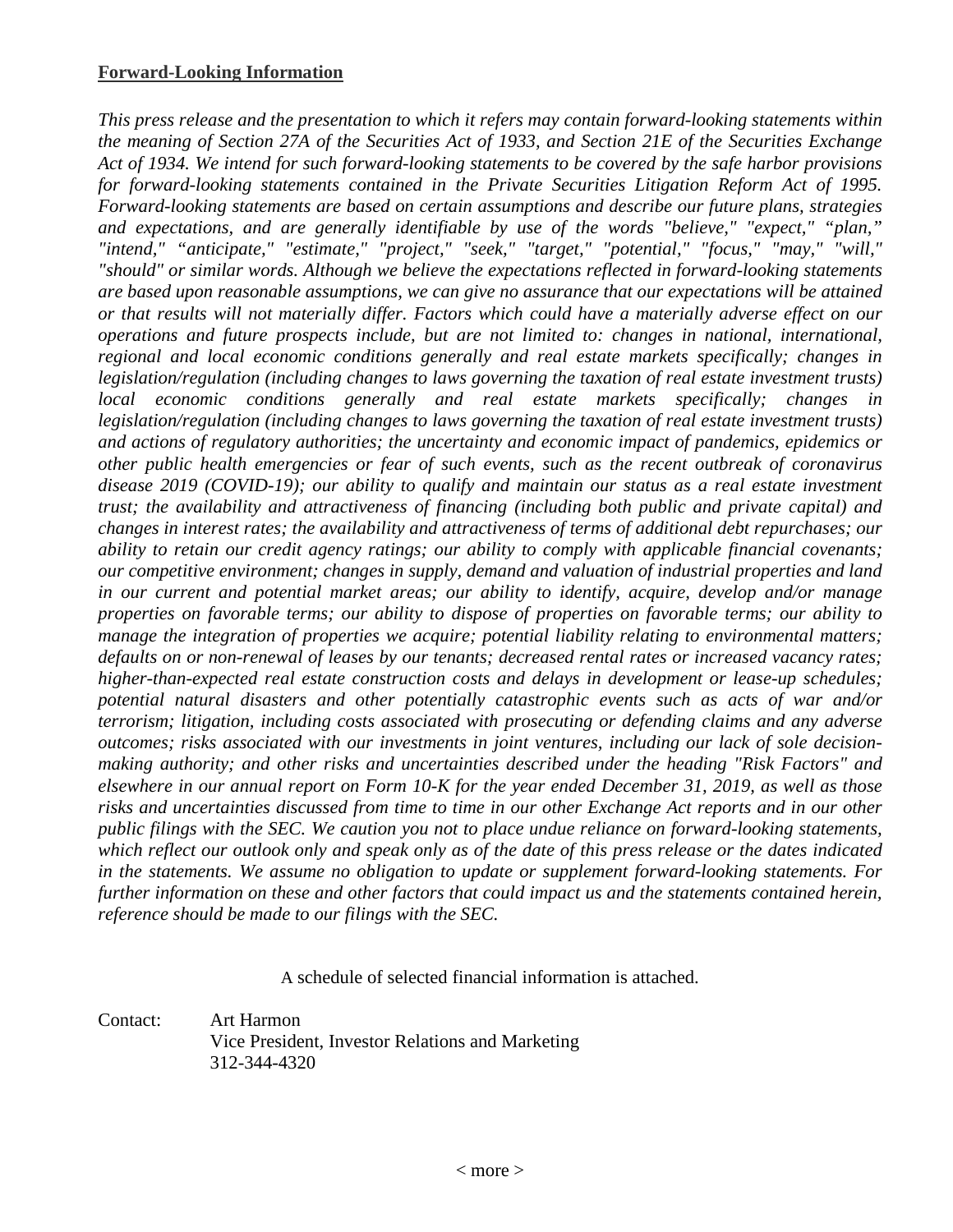#### **FIRST INDUSTRIAL REALTY TRUST, INC. Selected Financial Data (Unaudited) (In thousands except per share/Unit data)**

|                                                                                                                                                                   | <b>Three Months Ended</b> |                 |    | <b>Six Months Ended</b> |    |                 |    |                 |
|-------------------------------------------------------------------------------------------------------------------------------------------------------------------|---------------------------|-----------------|----|-------------------------|----|-----------------|----|-----------------|
|                                                                                                                                                                   |                           | <b>June 30,</b> |    | <b>June 30,</b>         |    | <b>June 30,</b> |    | <b>June 30,</b> |
|                                                                                                                                                                   |                           | 2020            |    | 2019                    |    | 2020            |    | 2019            |
| <b>Statements of Operations and Other Data:</b>                                                                                                                   |                           |                 |    |                         |    |                 |    |                 |
| <b>Total Revenues</b>                                                                                                                                             | \$                        | 109,202         | \$ | 104,095                 | \$ | 219,545         | \$ | 208,636         |
| Property Expenses                                                                                                                                                 |                           | (28,051)        |    | (27, 379)               |    | (57, 132)       |    | (57, 547)       |
| General and Administrative (a)                                                                                                                                    |                           | (8,234)         |    | (6,782)                 |    | (17, 485)       |    | (13, 584)       |
| Depreciation of Corporate FF&E                                                                                                                                    |                           | (200)           |    | (171)                   |    | (394)           |    | (371)           |
| Depreciation and Other Amortization of Real Estate                                                                                                                |                           | (32,032)        |    | (29, 603)               |    | (62,769)        |    | (59, 458)       |
| <b>Total Expenses</b>                                                                                                                                             |                           | (68, 517)       |    | (63,935)                |    | (137,780)       |    | (130,960)       |
| Gain on Sale of Real Estate                                                                                                                                       |                           | 9,076           |    | 1,097                   |    | 23,069          |    | 889             |
| <b>Interest Expense</b>                                                                                                                                           |                           | (12, 285)       |    | (12, 332)               |    | (25,089)        |    | (25,099)        |
| Amortization of Debt Issuance Costs                                                                                                                               |                           | (784)           |    | (794)                   |    | (1, 572)        |    | (1,625)         |
| Income from Operations Before Equity in (Loss) Income of                                                                                                          |                           |                 |    |                         |    |                 |    |                 |
| <b>Joint Venture and Income Tax Provision</b>                                                                                                                     |                           | 36,692          |    | 28,131                  |    | 78,173          |    | 51,841          |
| Equity in (Loss) Income of Joint Venture                                                                                                                          |                           | (45)            |    | 15,516                  |    | (74)            |    | 16,360          |
| <b>Income Tax Provision</b>                                                                                                                                       |                           | (221)           |    | (2,934)                 |    | (144)           |    | (3,148)         |
| <b>Net Income</b>                                                                                                                                                 |                           | 36,426          |    | 40,713                  |    | 77,955          |    | 65,053          |
| Net Income Attributable to the Noncontrolling Interest                                                                                                            |                           | (757)           |    | (913)                   |    | (1,652)         |    | (1,450)         |
| Net Income Available to First Industrial Realty Trust, Inc.'s                                                                                                     |                           |                 |    |                         |    |                 |    |                 |
| <b>Common Stockholders and Participating Securities</b>                                                                                                           | S,                        | 35,669          | \$ | 39,800                  | \$ | 76,303          | \$ | 63,603          |
| RECONCILIATION OF NET INCOME AVAILABLE TO<br>FIRST INDUSTRIAL REALTY TRUST, INC.'S COMMON<br>STOCKHOLDERS AND PARTICIPATING SECURITIES TO<br>FFO (b) AND AFFO (b) |                           |                 |    |                         |    |                 |    |                 |
| Net Income Available to First Industrial Realty Trust, Inc.'s                                                                                                     |                           |                 |    |                         |    |                 |    |                 |
| <b>Common Stockholders and Participating Securities</b>                                                                                                           | \$                        | 35,669          | \$ | 39,800                  | \$ | 76,303          | \$ | 63,603          |
| Depreciation and Other Amortization of Real Estate                                                                                                                |                           | 32,032          |    | 29,603                  |    | 62,769          |    | 59,458          |
| Noncontrolling Interest                                                                                                                                           |                           | 757             |    | 913                     |    | 1,652           |    | 1,450           |
| Gain on Sale of Depreciable Real Estate                                                                                                                           |                           | (9,076)         |    | (1,097)                 |    | (23,069)        |    | (889)           |
| Gain on Sale of Real Estate from Joint Venture                                                                                                                    |                           |                 |    | (15,747)                |    |                 |    | (16,714)        |
| Income Tax Provision - Gain on Sale of Real Estate from Joint Venture                                                                                             |                           |                 |    | 2,877                   |    |                 |    | 3,095           |
| Funds From Operations (NAREIT) ("FFO") (b)                                                                                                                        | \$                        | 59,382          | \$ | 56,349                  | \$ | 117.655         | \$ | 110,003         |
| Amortization of Stock Based Compensation                                                                                                                          |                           | 3,108           |    | 2,053                   |    | 6,749           |    | 3,815           |
| Amortization of Debt Discounts and Hedge Costs                                                                                                                    |                           | 104             |    | 25                      |    | 208             |    | 50              |
| Amortization of Debt Issuance Costs                                                                                                                               |                           | 784             |    | 794                     |    | 1,572           |    | 1,625           |
| Depreciation of Corporate FF&E                                                                                                                                    |                           | 200             |    | 171                     |    | 394             |    | 371             |
| Non-incremental Building Improvements                                                                                                                             |                           | (3,098)         |    | (3,111)                 |    | (4,603)         |    | (4,662)         |
| Non-incremental Leasing Costs                                                                                                                                     |                           | (4,461)         |    | (3,893)                 |    | (7,959)         |    | (7, 491)        |
| Capitalized Interest                                                                                                                                              |                           | (1,900)         |    | (1,376)                 |    | (3,458)         |    | (2,320)         |
| Capitalized Overhead                                                                                                                                              |                           | (998)           |    | (825)                   |    | (2,718)         |    | (1,619)         |
| Straight-Line Rent, Amortization of Above (Below) Market Leases                                                                                                   |                           |                 |    |                         |    |                 |    |                 |
| and Lease Inducements                                                                                                                                             |                           | (2, 364)        |    | (3,182)                 |    | (5, 535)        |    | (6,257)         |
| <b>Adjusted Funds From Operations ("AFFO") (b)</b>                                                                                                                | \$                        | 50,757          | \$ | 47,005                  | \$ | 102,305         | \$ | 93,515          |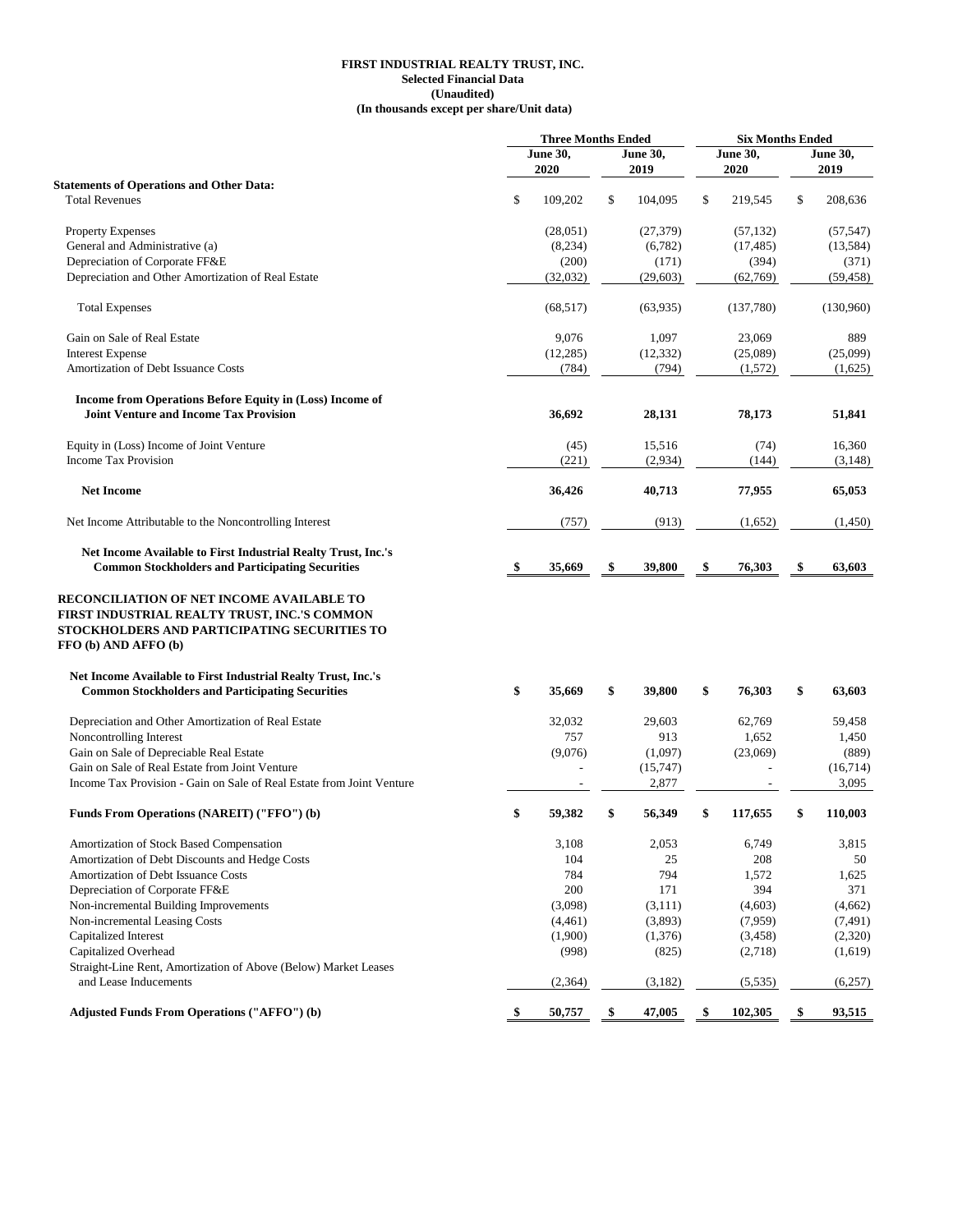#### **(Unaudited) (In thousands except per share/Unit data) FIRST INDUSTRIAL REALTY TRUST, INC. Selected Financial Data**

| RECONCILIATION OF NET INCOME AVAILABLE TO<br>FIRST INDUSTRIAL REALTY TRUST, INC.'S COMMON                                | <b>Three Months Ended</b> |                     |    | <b>Six Months Ended</b> |                         |          |                         |              |
|--------------------------------------------------------------------------------------------------------------------------|---------------------------|---------------------|----|-------------------------|-------------------------|----------|-------------------------|--------------|
| STOCKHOLDERS AND PARTICIPATING SECURITIES TO<br><b>ADJUSTED EBITDA (b) AND NOI (b)</b>                                   | <b>June 30,</b><br>2020   |                     |    | <b>June 30,</b><br>2019 | <b>June 30,</b><br>2020 |          | <b>June 30,</b><br>2019 |              |
|                                                                                                                          |                           |                     |    |                         |                         |          |                         |              |
| Net Income Available to First Industrial Realty Trust, Inc.'s<br><b>Common Stockholders and Participating Securities</b> | \$                        | 35,669              | \$ | 39,800                  | \$                      | 76,303   | \$                      | 63,603       |
| <b>Interest Expense</b>                                                                                                  |                           | 12,285              |    | 12,332                  |                         | 25,089   |                         | 25,099       |
| Depreciation and Other Amortization of Real Estate                                                                       |                           | 32,032              |    | 29,603                  |                         | 62,769   |                         | 59,458       |
| Severance and Retirement Benefit Expense (a)                                                                             |                           |                     |    |                         |                         | 1,204    |                         |              |
| <b>Income Tax Provision</b>                                                                                              |                           | 221                 |    | 57                      |                         | 144      |                         | 53           |
| Income Tax Provision - Gain on Sale of Real Estate from Joint Venture                                                    |                           |                     |    | 2,877                   |                         |          |                         | 3,095        |
| Noncontrolling Interest                                                                                                  |                           | 757                 |    | 913                     |                         | 1,652    |                         | 1,450        |
| Amortization of Debt Issuance Costs                                                                                      |                           | 784                 |    | 794                     |                         | 1,572    |                         | 1,625        |
| Depreciation of Corporate FF&E<br>Gain on Sale of Real Estate                                                            |                           | 200                 |    | 171                     |                         | 394      |                         | 371<br>(889) |
| Gain on Sale of Real Estate from Joint Venture                                                                           |                           | (9,076)             |    | (1,097)<br>(15,747)     |                         | (23,069) |                         | (16,714)     |
| <b>Adjusted EBITDA (b)</b>                                                                                               | \$                        | 72,872              | \$ | 69,703                  | \$                      | 146,058  | \$                      | 137,151      |
|                                                                                                                          |                           |                     |    |                         |                         |          |                         |              |
| General and Administrative (a)<br>FFO from Joint Venture                                                                 |                           | 8,234               |    | 6,782<br>231            |                         | 16,281   |                         | 13,584       |
|                                                                                                                          |                           | 45                  |    |                         |                         | 74       |                         | 354          |
| Net Operating Income ("NOI") (b)                                                                                         | \$                        | 81,151              | \$ | 76,716                  | \$                      | 162,413  | \$                      | 151,089      |
| Non-Same Store NOI                                                                                                       |                           | (8,239)             |    | (5,950)                 |                         | (16,920) |                         | (10, 362)    |
| Same Store NOI Before Same Store Adjustments (b)                                                                         | \$                        | 72,912              | \$ | 70,766                  | \$                      | 145,493  | \$                      | 140,727      |
| Straight-line Rent                                                                                                       |                           | (180)               |    | (1,990)                 |                         | (28)     |                         | (4,768)      |
| Above (Below) Market Lease Amortization                                                                                  |                           | (224)               |    | (264)                   |                         | (481)    |                         | (524)        |
| <b>Lease Termination Fees</b>                                                                                            |                           | (86)                |    | (413)                   |                         | (702)    |                         | (985)        |
| Same Store NOI (Cash Basis without Termination Fees) (b)                                                                 |                           | 72,422              | \$ | 68,099                  | \$                      | 144,282  | \$                      | 134,450      |
| Weighted Avg. Number of Shares/Units Outstanding - Basic                                                                 |                           | 129,081             |    | 128,831                 |                         | 129,075  |                         | 128,824      |
| Weighted Avg. Number of Shares Outstanding - Basic                                                                       |                           | 127,074             |    | 126,206                 |                         | 127,004  |                         | 126,200      |
| Weighted Avg. Number of Shares/Units Outstanding - Diluted                                                               |                           | 129,461             |    | 129,221                 |                         | 129,430  |                         | 129,199      |
| Weighted Avg. Number of Shares Outstanding - Diluted                                                                     |                           | 127,266             |    | 126,489                 |                         | 127,189  |                         | 126,472      |
| <b>Per Share/Unit Data:</b>                                                                                              |                           |                     |    |                         |                         |          |                         |              |
| Net Income Available to First Industrial Realty Trust, Inc.'s                                                            |                           |                     |    |                         |                         |          |                         |              |
| Common Stockholders and Participating Securities                                                                         | \$                        | 35,669              | \$ | 39,800                  | \$                      | 76,303   | \$                      | 63,603       |
| Less: Allocation to Participating Securities                                                                             |                           | (59)                |    | (89)                    |                         | (118)    |                         | (149)        |
| Net Income Available to First Industrial Realty Trust, Inc.'s Common Stockholders                                        | $\sqrt{\frac{2}{5}}$      | 35,610              | \$ | 39,711                  | \$                      | 76,185   | \$                      | 63,454       |
| Basic and Diluted Per Share                                                                                              | \$                        | 0.28                | \$ | 0.31                    | \$                      | 0.60     | \$                      | 0.50         |
| FFO (NAREIT) (b)                                                                                                         | \$                        | 59,382              | \$ | 56,349                  | \$                      | 117,655  | \$                      | 110,003      |
| Less: Allocation to Participating Securities                                                                             |                           | (204)               |    | (177)                   |                         | (376)    |                         | (314)        |
| FFO (NAREIT) Allocable to Common Stockholders and Unitholders                                                            | \$                        | 59,178              | \$ | 56,172                  | \$                      | 117,279  | $\frac{1}{2}$           | 109,689      |
| <b>Basic Per Share/Unit</b>                                                                                              | \$                        | 0.46                | \$ | 0.44                    | \$                      | 0.91     | \$                      | 0.85         |
| Diluted Per Share/Unit                                                                                                   | \$                        | 0.46                | \$ | 0.43                    | \$                      | 0.91     | \$                      | 0.85         |
| Common Dividends/Distributions Per Share/Unit                                                                            | \$                        | 0.25                | \$ | 0.23                    | \$                      | 0.50     | \$                      | 0.46         |
| Ralance Sheet Data (end of neriod):                                                                                      |                           | $_{\text{Iuno}}$ 30 |    | Docombor 21             |                         |          |                         |              |

| <b>Balance Sheet Data (end of period):</b> | <b>June 30,</b> |           |  | December 31, |  |  |
|--------------------------------------------|-----------------|-----------|--|--------------|--|--|
|                                            |                 | 2020      |  | 2019         |  |  |
| Gross Real Estate Investment               |                 | 4.055.488 |  | 3,830,209    |  |  |
| <b>Total Assets</b>                        |                 | 3.651.884 |  | 3,518,828    |  |  |
| <b>Debt</b>                                |                 | 1.629.010 |  | 1,483,565    |  |  |
| <b>Total Liabilities</b>                   |                 | 1.855.211 |  | 1,720,565    |  |  |
| <b>Total Equity</b>                        |                 | 1,796,673 |  | 1,798,263    |  |  |